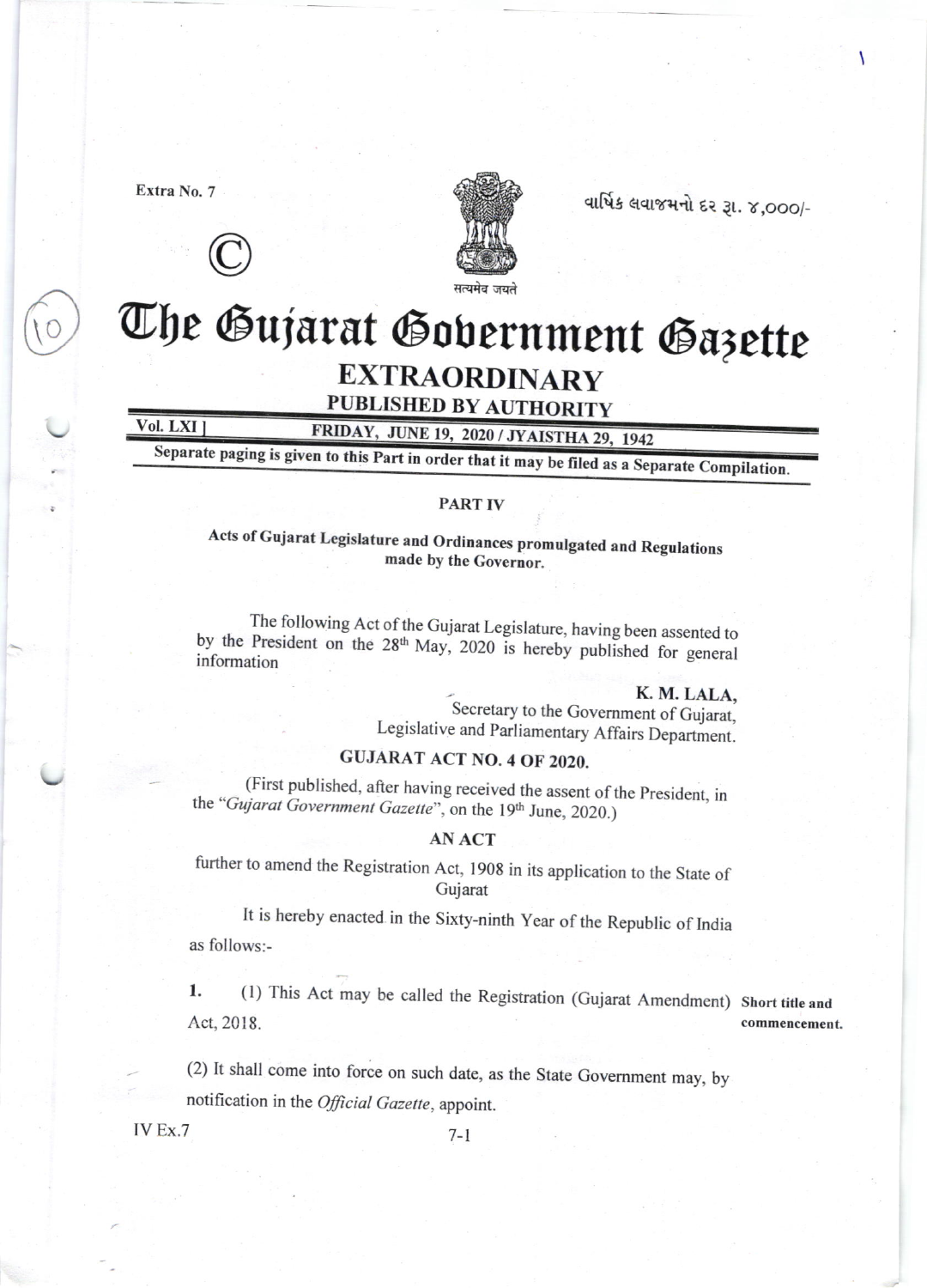Amendment of section 17 of XVI of 190E. 2. In the Registration Act, 1908, in its application to the State of Gujarat xvI of 1908. (hereinafter referred to as "the principat Act"),in section 17,-

 $(i)$  in sub-section  $(1)$ , -

(a) for clause (f), the following clause shall be substituted, namely:-

"(f) power of attomey intending to administer, manage and/or alienate immovable property in any manner, Guj.16 of executed on or after the commencement of the<br>2016. Registration (Gujarat Amendment) Act, 2016;"; Registration (Gujarat Amendment) Act, 2016;";

(b) after clause (j), the following clause shall be added, namely:-

"(k) sale certificate issued by any competent officer or authority under any Central Act or State Act for the time being in force.";

(ii) in sub-section (2), clause (xii) shall be deleted.

In the principal Act, in section 32, the following Explanation shall be added at the end, namely:- Amendment 3. of section 32 of XVI of

1908.

"Explanation.- For the purpose of this section the term "document" shall include the document presented by an electronic means'"'

Amendment 4.

In the principal Act, in section 34, -

of section 34

of XVI of  $(i)$  after sub-section (1), the following sub-section shall be inserted, namely:-1908.

> "(lA) The registering officer may refuse to accept the nontestamentary documents relating to immovable property mentioned in subsection (1) of section 17, if they are not accompanied by the -

- (a) proofs of identity of executing and claiming parties and witnesses;
- (b) proofs of authorization when the executant or claimant thereunder is representative or agent authorized by the person or entity whose document is to be registered;